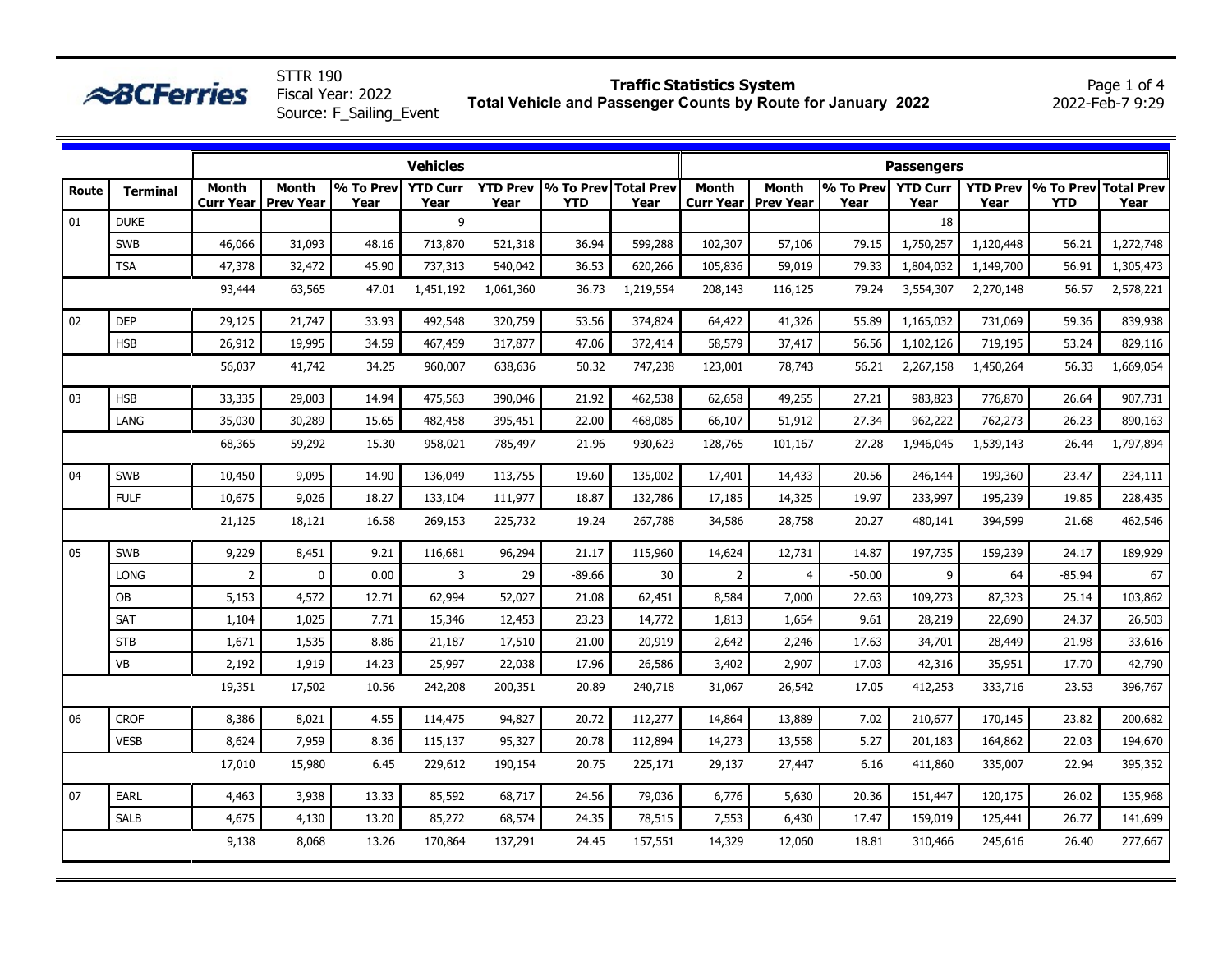|       | <b>ABCFerries</b> |                           |                                  | Fiscal Year: 2022<br>Source: F_Sailing_Event |                         |                         |                                    | <b>Traffic Statistics System</b> |                                  |                                  | Total Vehicle and Passenger Counts by Route for January 2022 |                         |              |                                             | Page 2 of 4<br>2022-Feb-7 9:29 |
|-------|-------------------|---------------------------|----------------------------------|----------------------------------------------|-------------------------|-------------------------|------------------------------------|----------------------------------|----------------------------------|----------------------------------|--------------------------------------------------------------|-------------------------|--------------|---------------------------------------------|--------------------------------|
|       |                   |                           |                                  |                                              | Vehicles                |                         |                                    |                                  |                                  |                                  |                                                              | <b>Passengers</b>       |              |                                             |                                |
| Route | <b>Terminal</b>   | <b>Month</b><br>Curr Year | <b>Month</b><br><b>Prev Year</b> | % To Prev<br>Year                            | <b>YTD Curr</b><br>Year | <b>YTD Prev</b><br>Year | % To Prev Total Prev<br><b>YTD</b> | Year                             | <b>Month</b><br><b>Curr Year</b> | <b>Month</b><br><b>Prev Year</b> | % To Prev<br>Year                                            | <b>YTD Curr</b><br>Year | Year         | YTD Prev % To Prev Total Prev<br><b>YTD</b> | Year                           |
| 08    | <b>HSB</b>        | 18,783                    | 18,335                           | 2.44                                         | 234,586                 | 199,859                 | 17.38                              | 239,603                          | 35,726                           | 34,385                           | 3.90                                                         | 482,997                 | 390,124      | 23.81                                       | 464,078                        |
|       | <b>SNUG</b>       | 19,072                    | 18,698                           | 2.00                                         | 237,837                 | 202,152                 | 17.65                              | 242,067                          | 35,391                           | 34,113                           | 3.75                                                         | 480,189                 | 387,558      | 23.90                                       | 460,561                        |
|       |                   | 37,855                    | 37,033                           | 2.22                                         | 472,423                 | 402,011                 | 17.51                              | 481,670                          | 71,117                           | 68,498                           | 3.82                                                         | 963,186                 | 777,682      | 23.85                                       | 924,639                        |
| 09    | <b>TSA</b>        | 3,466                     | 3,386                            | 2.36                                         | 85,043                  | 62,906                  | 35.19                              | 73,191                           | 6,990                            | 6,212                            | 12.52                                                        | 208,417                 | 151,093      | 37.94                                       | 172,691                        |
|       | <b>LONG</b>       | 1,278                     | 1,404                            | $-8.97$                                      | 34,388                  | 20,935                  | 64.26                              | 24,276                           | 2,530                            | 2,482                            | 1.93                                                         | 79,993                  | 47,785       | 67.40                                       | 54,288                         |
|       | OB                | 949                       | 888                              | 6.87                                         | 17,634                  | 11,225                  | 57.10                              | 13,607                           | 1,772                            | 1,467                            | 20.79                                                        | 38,095                  | 24,739       | 53.99                                       | 29,180                         |
|       | <b>SAT</b>        |                           |                                  |                                              |                         | $\mathbf 0$             | 0.00                               | 0                                |                                  |                                  |                                                              |                         | $\mathbf{0}$ | 0.00                                        | $\mathbf 0$                    |
|       | <b>STB</b>        | 1,237                     | 1,326                            | $-6.71$                                      | 24,009                  | 20,600                  | 16.55                              | 23,907                           | 2,655                            | 2,630                            | 0.95                                                         | 59,291                  | 49,732       | 19.22                                       | 56,475                         |
|       | VB                | 1,077                     | 1,076                            | 0.09                                         | 18,234                  | 14,421                  | 26.44                              | 17,043                           | 2,177                            | 2,023                            | 7.61                                                         | 42,358                  | 32,185       | 31.61                                       | 37,376                         |
|       |                   | 8,007                     | 8,080                            | $-0.90$                                      | 179,308                 | 130,087                 | 37.84                              | 152,024                          | 16,124                           | 14,814                           | 8.84                                                         | 428,154                 | 305,534      | 40.13                                       | 350,010                        |
| 10    | <b>BEAR</b>       | 448                       | 325                              | 37.85                                        | 5,298                   | 3,576                   | 48.15                              | 4,166                            | 924                              | 481                              | 92.10                                                        | 11,667                  | 6,464        | 80.49                                       | 7,390                          |
|       | <b>MCLB</b>       | 155                       | 106                              | 46.23                                        | 1,673                   | 1,287                   | 29.99                              | 1,499                            | 312                              | 153                              | 103.92                                                       | 3,935                   | 2,544        | 54.68                                       | 2,883                          |
|       | <b>OF</b>         |                           |                                  |                                              | 0                       |                         | 0.00                               |                                  |                                  |                                  |                                                              | $\mathbf 0$             |              | 0.00                                        |                                |
|       | <b>SHWR</b>       |                           |                                  |                                              | $\mathbf 0$             |                         | 0.00                               |                                  |                                  |                                  |                                                              | $\mathbf{0}$            |              | 0.00                                        |                                |
|       | <b>KLEM</b>       | 19                        | 25                               | $-24.00$                                     | 335                     | 212                     | 58.02                              | 262                              | 80                               | 46                               | 73.91                                                        | 1,121                   | 448          | 150.22                                      | 551                            |
|       | <b>BECO</b>       |                           |                                  |                                              | $\mathbf 0$             |                         | 0.00                               |                                  |                                  |                                  |                                                              | $\mathbf{0}$            |              | 0.00                                        |                                |
|       | <b>PR</b>         | 234                       | 128                              | 82.81                                        | 3,906                   | 2,102                   | 85.82                              | 2,367                            | 450                              | 244                              | 84.43                                                        | 8,373                   | 4,461        | 87.69                                       | 4,964                          |
|       |                   | 856                       | 584                              | 46.58                                        | 11,212                  | 7,177                   | 56.22                              | 8,294                            | 1,766                            | 924                              | 91.13                                                        | 25,096                  | 13,917       | 80.33                                       | 15,788                         |
| 11    | ${\sf PR}$        | 502                       | 363                              | 38.29                                        | 7,796                   | 4,556                   | 71.12                              | 5,268                            | 894                              | 573                              | 56.02                                                        | 15,685                  | 7,701        | 103.67                                      | 8,677                          |
|       | <b>SKID</b>       | 428                       | 309                              | 38.51                                        | 7,482                   | 4,413                   | 69.54                              | 5,083                            | 770                              | 519                              | 48.36                                                        | 15,225                  | 7,791        | 95.42                                       | 8,708                          |
|       |                   | 930                       | 672                              | 38.39                                        | 15,278                  | 8,969                   | 70.34                              | 10,351                           | 1,664                            | 1,092                            | 52.38                                                        | 30,910                  | 15,492       | 99.52                                       | 17,385                         |
| 12    | <b>BREN</b>       | 3,009                     | 2,378                            | 26.53                                        | 38,222                  | 24,502                  | 56.00                              | 30,520                           | 5,050                            | 3,923                            | 28.73                                                        | 71,852                  | 46,754       | 53.68                                       | 56,637                         |
|       | МB                | 2,761                     | 2,169                            | 27.29                                        | 35,775                  | 21,784                  | 64.23                              | 27,025                           | 4,789                            | 3,646                            | 31.35                                                        | 68,959                  | 43,264       | 59.39                                       | 52,189                         |
|       |                   | 5,770                     | 4,547                            | 26.90                                        | 73,997                  | 46,286                  | 59.87                              | 57,545                           | 9,839                            | 7,569                            | 29.99                                                        | 140,811                 | 90,018       | 56.43                                       | 108,826                        |
| 13    | LANG              |                           |                                  |                                              |                         |                         |                                    |                                  | 2,493                            | 2,453                            | 1.63                                                         | 38,370                  | 31,792       | 20.69                                       | 37,660                         |
|       |                   |                           |                                  |                                              |                         |                         |                                    |                                  | 2,493                            | 2,453                            | 1.63                                                         | 38,370                  | 31,792       | 20.69                                       | 37,660                         |
| 17    | <b>POWR</b>       | 5,276                     | 4,058                            | 30.01                                        | 72,788                  | 57,430                  | 26.74                              | 67,448                           | 10,301                           | 7,087                            | 45.35                                                        | 145,636                 | 110,375      | 31.95                                       | 128,699                        |

**Traffic Statistics System**

Page 2 of 4

STTR 190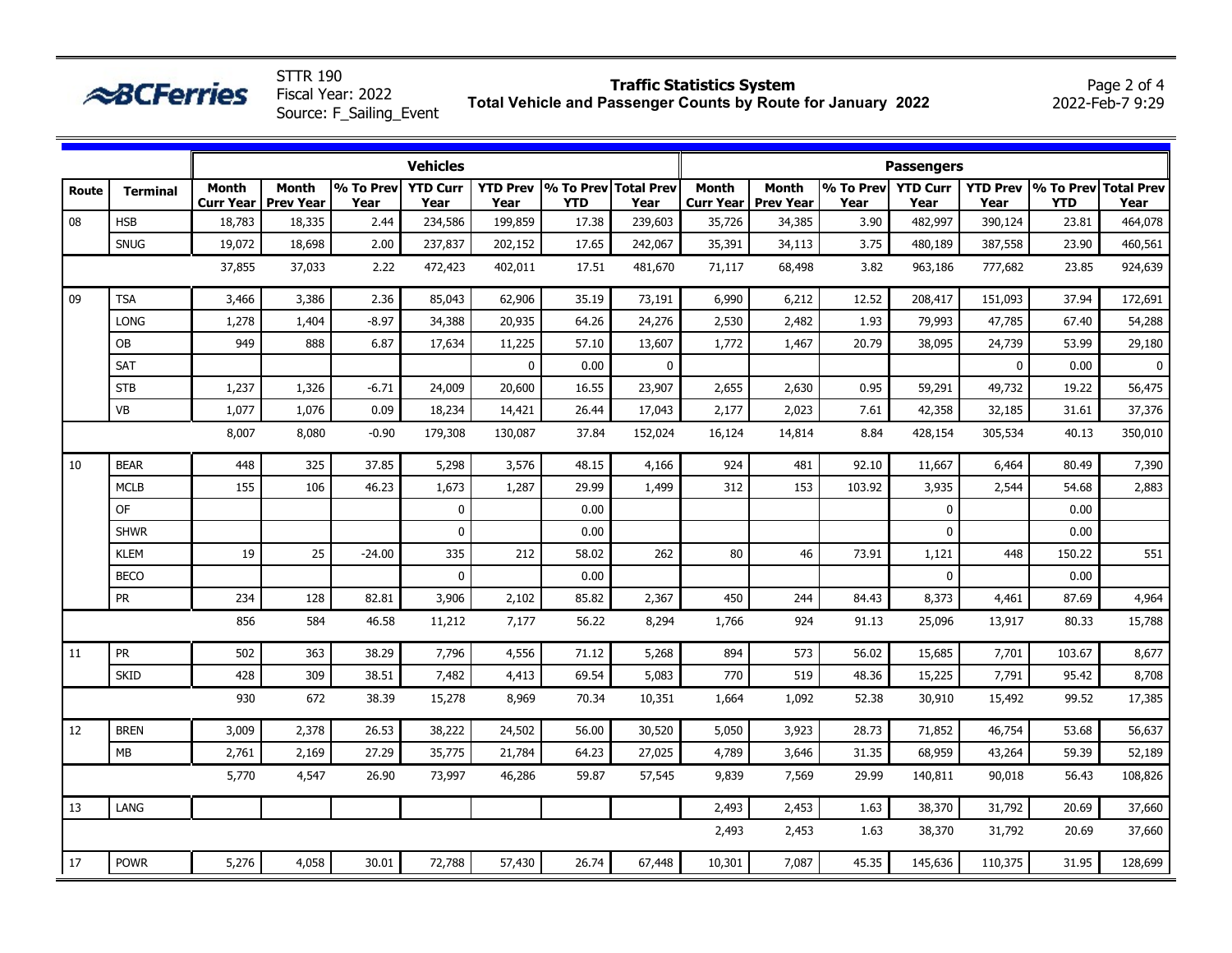|       | $\approx$ BCFerries |                    |                    | <b>STTR 190</b><br>Fiscal Year: 2022<br>Source: F_Sailing_Event |                         | <b>Traffic Statistics System</b><br>Total Vehicle and Passenger Counts by Route for January 2022 |            |                              |              |                                       |                    |                         |         | Page 3 of 4<br>2022-Feb-7 9:29                |         |  |  |
|-------|---------------------|--------------------|--------------------|-----------------------------------------------------------------|-------------------------|--------------------------------------------------------------------------------------------------|------------|------------------------------|--------------|---------------------------------------|--------------------|-------------------------|---------|-----------------------------------------------|---------|--|--|
|       |                     |                    |                    |                                                                 | <b>Vehicles</b>         |                                                                                                  |            |                              |              |                                       |                    | <b>Passengers</b>       |         |                                               |         |  |  |
| Route | <b>Terminal</b>     | Month<br>Curr Year | Month<br>Prev Year | % To Prev<br>Year                                               | <b>YTD Curr</b><br>Year | <b>YTD Prev</b><br>Year                                                                          | <b>YTD</b> | % To Prev Total Prev<br>Year | <b>Month</b> | <b>Month</b><br>Curr Year   Prev Year | % To Prevl<br>Year | <b>YTD Curr</b><br>Year | Year    | <b>YTD Prev 1% To Prev Total Prev</b><br>YTD. | Year    |  |  |
| 17    | LR                  | 5,341              | 4,015              | 33.03                                                           | 73,224                  | 58,384                                                                                           | 25.42      | 68,548                       | 10,336       | 6,926                                 | 49.23              | 146,235                 | 111,659 | 30.97                                         | 130,060 |  |  |
|       | <b>TEX</b>          |                    |                    |                                                                 | 6                       | 21                                                                                               | $-71.43$   | 21                           | $\mathbf{2}$ |                                       |                    | 9                       | 33      | $-72.73$                                      | 33      |  |  |
|       |                     | 10,619             | 8.073              | 31.54                                                           | 146,018                 | 115,835                                                                                          | 26.06      | 136,017                      | 20,639       | 14,013                                | 47.28              | 291,880                 | 222,067 | 31.44                                         | 258,792 |  |  |
| 18    | <b>POWR</b>         | 3,301              | 3,550              | $-7.01$                                                         | 44,874                  | 39,500                                                                                           | 13.61      | 47,249                       | 5,396        | 5,788                                 | $-6.77$            | 77,011                  | 67,133  | 14.71                                         | 79,677  |  |  |
|       | <b>TEX</b>          | 3,209              | 3,565              | $-9.99$                                                         | 44,414                  | 38,997                                                                                           | 13.89      | 46,620                       | 5,269        | 5,703                                 | $-7.61$            | 73,977                  | 64,510  | 14.68                                         | 76,496  |  |  |
|       |                     | 6,510              | 7,115              | $-8.50$                                                         | 89,288                  | 78,497                                                                                           | 13.75      | 93,869                       | 10,665       | 11,491                                | $-7.19$            | 150,988                 | 131,643 | 14.70                                         | 156,173 |  |  |

|    |             | 6,510  | 7,115  | $-8.50$ | 89,288  | 78,497  | 13.75 | 93,869  | 10,665 | 11,491 | $-7.19$ | 150,988 | 131,643 | 14.70 | 156,173 |
|----|-------------|--------|--------|---------|---------|---------|-------|---------|--------|--------|---------|---------|---------|-------|---------|
| 19 | <b>NANH</b> | 12,523 | 12,299 | 1.82    | 157,338 | 140,593 | 11.91 | 167,778 | 23,207 | 21,689 | 7.00    | 309,663 | 259,980 | 19.11 | 307,958 |
|    | GAB         | 13,001 | 12,572 | 3.41    | 159,392 | 142,193 | 12.10 | 169,687 | 22,476 | 20,958 | 7.24    | 293,103 | 245,639 | 19.32 | 291,481 |
|    |             | 25,524 | 24,871 | 2.63    | 316,730 | 282,786 | 12.00 | 337,465 | 45,683 | 42,647 | 7.12    | 602,766 | 505,619 | 19.21 | 599,439 |
| 20 | <b>CHEM</b> | 3,374  | 3,070  | 9.90    | 40,096  | 36,987  | 8.41  | 44,084  | 7,541  | 6,052  | 24.60   | 93,335  | 81,924  | 13.93 | 96,538  |
|    | <b>THET</b> | 1,904  | 2,013  | $-5.41$ | 24,830  | 22,954  | 8.17  | 27,314  | 3,252  | 3,181  | 2.23    | 46,543  | 40,513  | 14.88 | 47,716  |
|    | <b>PENL</b> | 1,515  | 1,109  | 36.61   | 15,719  | 14,336  | 9.65  | 17,131  | 4,082  | 2,747  | 48.60   | 45,617  | 40,927  | 11.46 | 47,954  |
|    |             | 6,793  | 6,192  | 9.71    | 80,645  | 74,277  | 8.57  | 88,529  | 14,875 | 11,980 | 24.17   | 185,495 | 163,364 | 13.55 | 192,208 |
| 21 | <b>BUCK</b> | 8,379  | 8,714  | $-3.84$ | 127,937 | 113,631 | 12.59 | 133,772 | 13,317 | 13,377 | $-0.45$ | 232,407 | 201,798 | 15.17 | 233,796 |
|    | <b>DENW</b> | 8,593  | 8,863  | $-3.05$ | 127,854 | 113,177 | 12.97 | 133,138 | 13,402 | 13,515 | $-0.84$ | 223,774 | 195,811 | 14.28 | 226,760 |
|    |             | 16,972 | 17,577 | $-3.44$ | 255,791 | 226,808 | 12.78 | 266,910 | 26,719 | 26,892 | $-0.64$ | 456,181 | 397,609 | 14.73 | 460,556 |
| 22 | <b>DENE</b> | 2,885  | 2,713  | 6.34    | 56,638  | 49,389  | 14.68 | 56,791  | 4,458  | 4,066  | 9.64    | 106,909 | 94,972  | 12.57 | 106,666 |
|    | <b>HORN</b> | 2,972  | 2,847  | 4.39    | 56,834  | 49,541  | 14.72 | 56,835  | 4,731  | 4,390  | 7.77    | 106,740 | 94,570  | 12.87 | 106,154 |
|    |             | 5,857  | 5,560  | 5.34    | 113,472 | 98,930  | 14.70 | 113,626 | 9,189  | 8,456  | 8.67    | 213,649 | 189,542 | 12.72 | 212,820 |
| 23 | ${\sf CR}$  | 12,911 | 12,780 | 1.03    | 172,436 | 153,287 | 12.49 | 182,383 | 23,483 | 23,291 | 0.82    | 342,505 | 293,571 | 16.67 | 346,310 |
|    | <b>OCOV</b> | 13,230 | 13,260 | $-0.23$ | 175,582 | 157,584 | 11.42 | 187,158 | 23,739 | 24,420 | $-2.79$ | 330,146 | 292,440 | 12.89 | 344,535 |
|    |             | 26,141 | 26,040 | 0.39    | 348,018 | 310,871 | 11.95 | 369,541 | 47,222 | 47,711 | $-1.02$ | 672,651 | 586,011 | 14.78 | 690,845 |
| 24 | <b>HERB</b> | 1,923  | 1,787  | 7.61    | 28,639  | 24,365  | 17.54 | 28,799  | 3,163  | 2,977  | 6.25    | 52,249  | 44,617  | 17.11 | 52,032  |
|    | <b>WHAL</b> | 1,906  | 1,842  | 3.47    | 28,599  | 24,356  | 17.42 | 28,710  | 3,067  | 3,030  | 1.22    | 51,996  | 43,699  | 18.99 | 50,788  |
|    |             | 3,829  | 3,629  | 5.51    | 57,238  | 48,721  | 17.48 | 57,509  | 6,230  | 6,007  | 3.71    | 104,245 | 88,316  | 18.04 | 102,820 |
| 25 | <b>ALRT</b> | 1,767  | 1,857  | $-4.85$ | 24,826  | 19,149  | 29.65 | 23,244  | 3,371  | 3,403  | $-0.94$ | 52,495  | 37,708  | 39.21 | 45,526  |